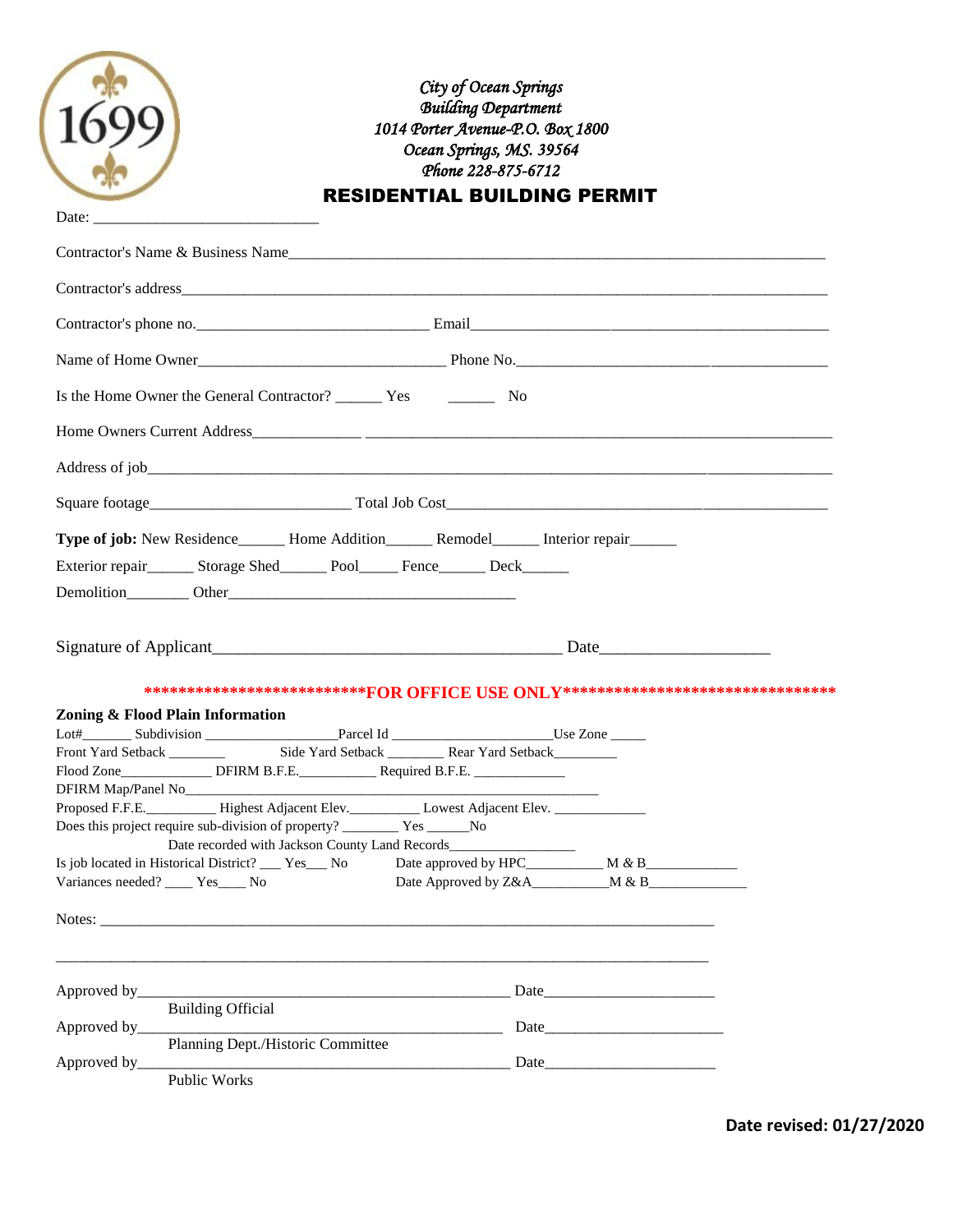#### **Residential Permit Application Check List**

Residential Construction can be permitted by the homeowner for Building, Electrical, and Plumbing but must have a licensed Mechanical contractor. All Residential construction must meet the requirements of the 2018 International Residential Code and all provisions of the 160 mph wind load requirement, 2018 Plumbing Code, 2018 Mechanical Code, and 2017 National Electrical Code. If Natural Gas will be installed in the home the requirements of the 2018 International Fuel Gas Code must be met. Construction in V Zones require foundation designs to be signed and stamped by licensed Engineer. **If Home Owner is acting as the General contractor the Home Owner will be required to sign a Home Owner Affidavit.**

**Public Works will review for locations of water and sewer taps and adequate drainage. A work order will be sent to Public Works when application is received to determine tap fee cost.** 

**Deposit and Connection Fee is paid at Water and Sewer Department the same day the standard tap fees are paid (must be separate check).**

#### **Historical Districts**

If a project is within a historic district, an application for a Certificate of Appropriateness must be filed with the Planning Department. **The application and plan must be reviewed and approved by the Historic Preservation Commission then approved by the Mayor and Board of Aldermen before a building permit for the proposed construction or proposed demolition can be issued**. The Historic Guidelines Booklet may be purchased at the Planning Department for a fee.

#### **For New Construction supply the following:**

- **2 Sets** Specifications and scaled drawings, signed by the author
- $\Box$  8 1/2" X 11" Site plan showing all setbacks, exterior elevations and Protected Trees (Live Oak, Magnolia, Cedar, Cypress and Sycamore)
- $\Box$  Foundation plan with sizes and specs labeled
- $\Box$  Floor Plan with adequate dimensions
- $\Box$  Adequate details of exterior envelope/structure
- $\Box$  Electrical, Plumbing and Mechanical plan (may be included in the floor plan)
- □ Storm Water Erosion Control and Tree Preservation & Protection Notice
- $\Box$  MDEQ small construction permit- for lots more than 1 acre to less than 5 acres required. Application is available online and/or in the building department office
- $\square$  Survey
- □ Water and Sewer Certification Letter from Jackson County Utility Authority must be obtained before permit is issued **(fee payable to JCUA-see JCUA for fee schedule)**.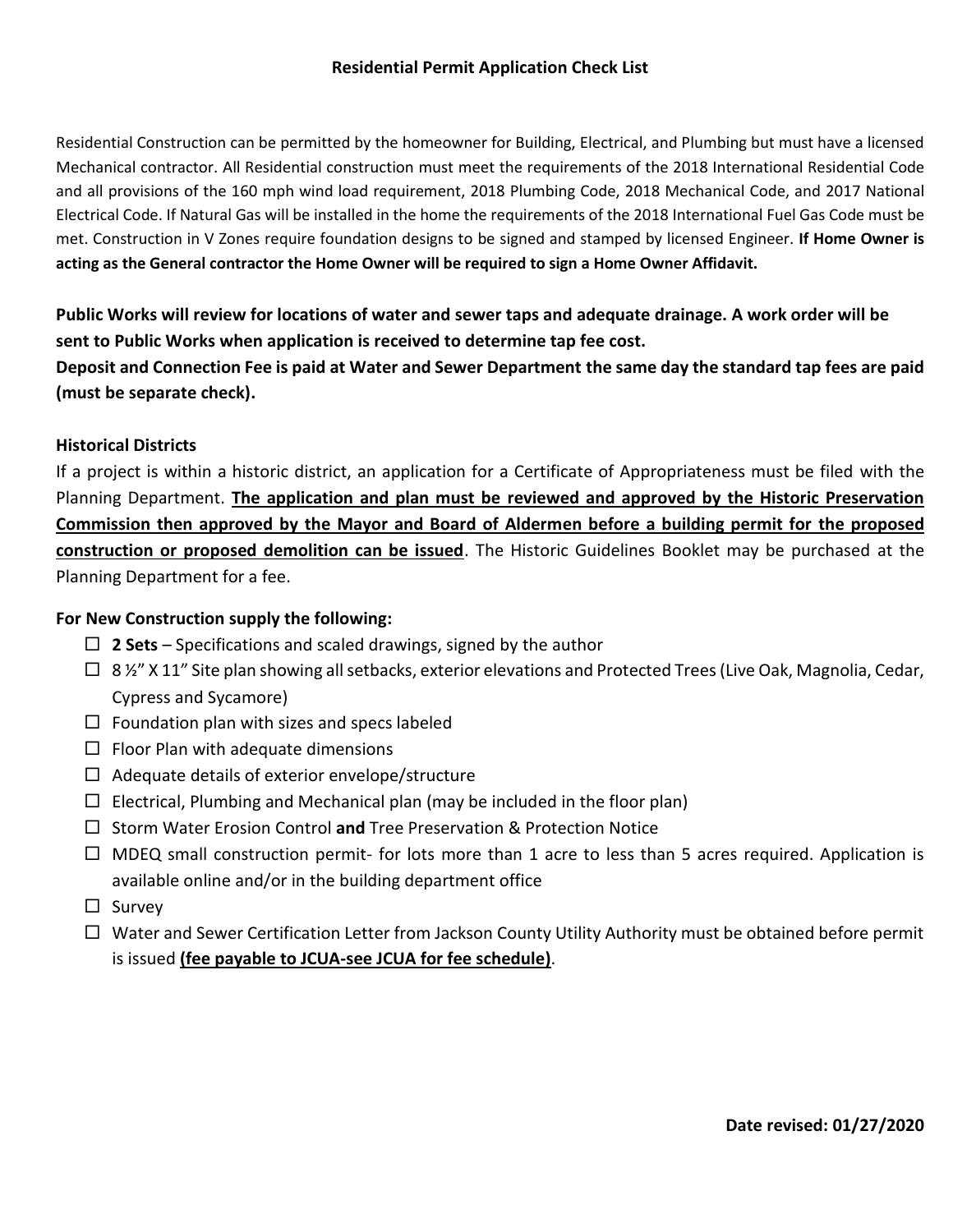#### **For Additions supply the following:**

- **2 sets-**Construction Drawings
- $\Box$  Foundation plan with sizes and specs labeled
- $\Box$  Floor Plan with adequate dimensions
- $\Box$  Adequate details of exterior envelope/structure
- $\Box$  Electrical, Plumbing and Mechanical plan (may be included in the floor plan)
- $\Box$  Site Plan showing all setbacks and exterior elevations Reviewed by Building Official and Public Works

## **If addition includes bathroom:**

 $\Box$  Water & Sewer Certification Letter from Jackson County Utility Authority must be obtained before building permit is issued **(fee payable to JCUA- see JCUA for fee schedule)**

# **Application to be reviewed by the Building Official and Public Works**

### **\*\*\*If in a Special Flood Hazard Area (SFHA) the following will be required:**

- $\Box$  Three (3) Elevation Certificates (Construction Drawing, Under Construction and Final)
- $\Box$  Non-Conversion Agreement (required in Coastal A and VE Flood Zones)
- $\Box$  Breakaway Wall Certification (required in Coastal A and VE Flood Zones)
- $\Box$  Flood Venting Affidavit
- $\Box$  V-Zone Building Design and Performance Certification (required in VE-Zones and Coastal AE Zones)

### **For Interior/Exterior Repair, Renovation or Remodel supply the following:**

 $\Box$  Complete detailed scope of work

### **For Storage Shed/Swimming Pools/Decks/Driveways & Fences supply the following:**

- $\Box$  Site Plan showing all setbacks and exterior elevations (Reviewed by Building Official and Public Works)
- Foundation plan with sizes and specs labeled, **if applicable**
- Floor Plan with adequate dimensions**, if applicable**
- Adequate details of exterior envelope/structure, **if applicable**

### **Residential Land Work supply the following:**

Complete detailed scope of work (Reviewed by Building Official, Public Works & City Engineer)

# I HAVE READ AND COMPLIED FULLY WITH THE ABOVE AND FOREGOING REQUIREMENTS FOR THE SUBMITTAL OF THIS PERMIT APPLICATION.

# PROPERTY ADDRESS: \_\_\_\_\_\_\_\_\_\_\_\_\_\_\_\_\_\_\_\_\_\_\_\_\_\_\_\_\_\_\_\_\_\_\_\_\_\_\_\_\_\_\_\_\_\_\_\_\_\_\_\_\_\_\_\_\_\_\_\_\_\_\_\_\_\_\_\_\_ My signature this the day of day of  $\frac{1}{20}$ , 20 as owner/contractor of the above described

Signature\_\_\_\_\_\_\_\_\_\_\_\_\_\_\_\_\_\_\_\_\_\_\_\_\_\_\_\_\_\_\_\_

property.

**Date revised: 01/27/2020**